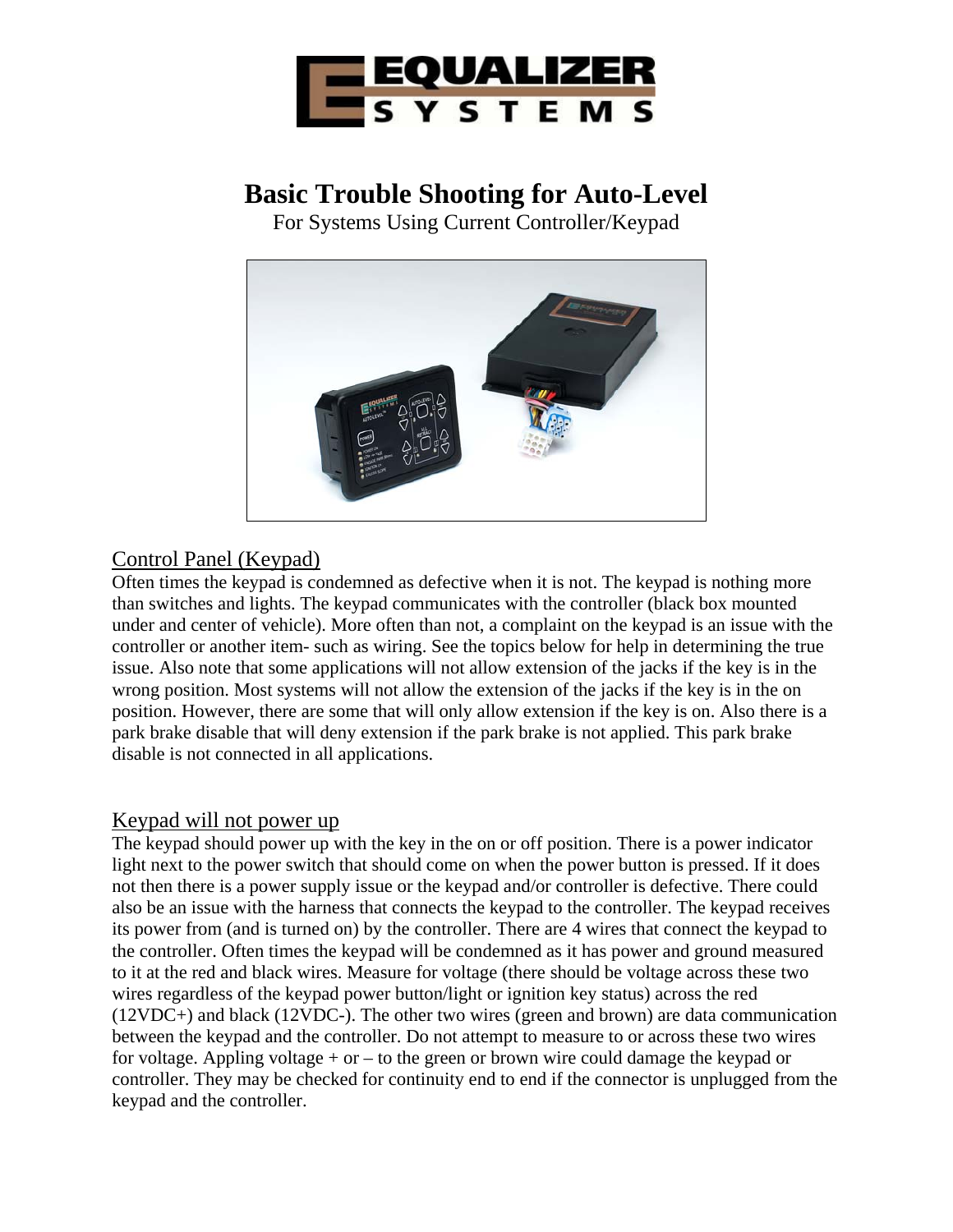More often than not, a keypad that will not power up is due to a defective controller -or no power or ground to the controller. If there is power and ground to the controller (measure with a digital volt meter at the red and black wires feeding to the controller from the pump), then the controller is most likely at fault. There will be no way for a tech in the field to determine this for sure (other than replacement) so both a controller and a keypad should be ordered, if the wiring is found to be correct.

#### Keypad powers up then shuts down when other buttons are pressed

This is known as a power reset. This is caused by the voltage to the controller dropping very rapidly to below where the processor can operate. When the keypad is powered back up, the jacks down status LED's will be on. Press All Retract to clear it after the voltage issue is resolved. Check the battery and the connections from the battery to the pump assembly. Both the positive and/or the ground connections could be at fault. Check the power and ground wires (and their connectors) feeding the controller from the pump assembly.

Keypad powers up, seems to operate, but pump does not come on to extend jacks First verify that no disables are on (Key switch or park brake in wrong position). Locate the blue wire at the motor solenoid. Using a digital volt meter, measure for voltage at the blue wire when extend is attempted. There should be at least 10.5 VDC +. If there is no voltage check the blue wire back thru the harness to the controller. If there is no issue with the blue wire then the controller is defective. If there is voltage on the blue wire then the solenoid or the motor may be defective.

Keypad powers up, seems to operate, but pump does not come on to retract jacks On Bi-Rotational pumps locate the green wire at the motor solenoid or contactor. Measure for voltage at the green wire when retract is attempted. There should be at least 10.5 VDC+. If there is no voltage check the green wire back through the harness to the controller. If there is no issue with the green wire then the controller is defective. If there is voltage at the green wire then the solenoid or motor may be defective. On Uni-Directional units the blue wire (at the motor solenoid) is connected to the green inside of the pump harness through a diode. Check for voltage at the green and blue wires. There should be at least 10.5 VDC +. If there is no voltage, check the green wire back through the harness. If there is no issue with the green wire and there is no voltage on the green wire during an attempt to retract, then the controller is defective.

#### Keypad powers up, seems to operate, and pump motor runs -But one or more jack legs do not extend or retract

Locate the manifold valve(s) and coil(s). There is one for each function (jack leg). Locate the proper valve/coil(s) for the leg(s) that do not operate. Each coil will have different colored wires feeding them. Measure voltage across the coil terminals when trying to operate the jack(s) that do not operate. There should be at least 10.5 VDC+. If there is no voltage check the wire(s) back thru the harness to the controller and the coil ground wire(s). If the wire(s) is good then the controller is defective. If there is voltage across the two terminals at the coil and the jack(s) do not operate then there is an issue with the coil or valve or other hydraulic control issue.

\*NOTE\* All electrical testing of the Auto-Level control circuit must be done using a digital multi-meter. The use of "test lights" is not recommended- as they can not provide a true voltage reading and could cause damage to the keypad or controller.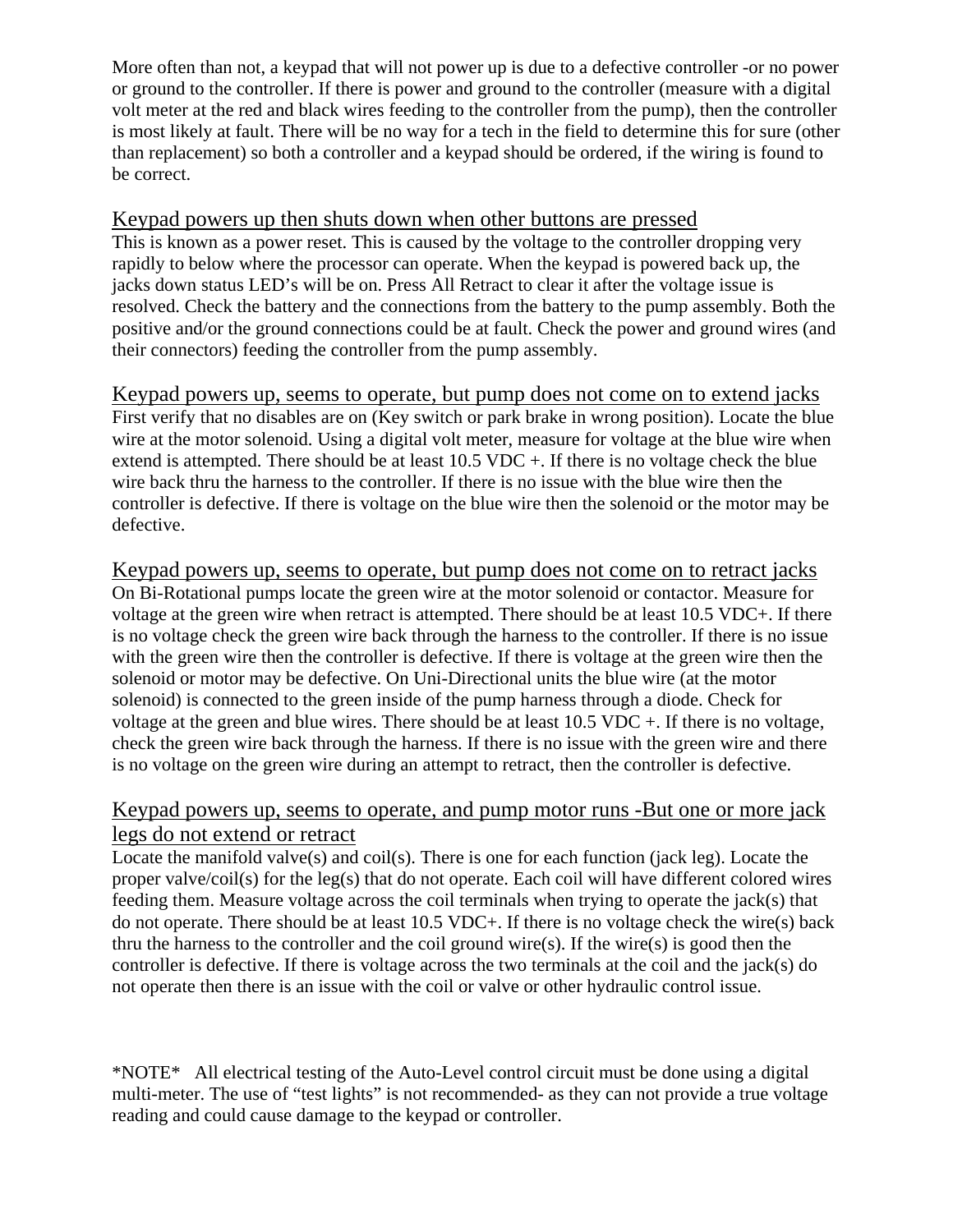## **Keypad Status Lights**

### Jack down Status LED's will not go out –or- Jack down LED's go out and pump quits prior to jacks being fully retracted

There is a "Jack down status light" near each set of manual up and down arrows that indicate (when illuminated) that the jack(s) are not fully stowed. This issue is created by a problem with the pressure switch circuit. This could be a defective pressure switch, an issue with the controller, or the yellow/black wire from the controller to the pressure switch could be shorted to ground. To test for this- remove the yellow/black wire from the pressure switch -and using a digital volt meter, measure for voltage at the yellow/black wire with the control panel turned on. There should be close to battery voltage  $(12VDC +)$ . If there is no voltage either the controller is defective or the yellow/black wire is shorted to ground- or it is open. To further verify this, press the all retract button (with the yellow/black wire disconnected and protected from contact with a ground source). The jack status lights should go out within a few seconds after the pump comes on. If the Jacks Down LEDs do not go out, then you have confirmed that the issue is with the controller or the yellow/black wire is shorted to ground. To check the pressure switch, check for continuity across the pressure switch terminals with the yellow/black wire disconnected. If the jacks are extended, you should have continuity (switch is closed). Push the all retract switch on the keypad and the pressure switch should go open (no continuity) shortly after all of the jacks have reached full retraction. If the switch stays closed, then the pressure switch is defective -or the pump can not develop enough retract pressure to trip the switch (this is a rare possibility).

#### Jack Down status lights come on during travel (see troubleshooting guide)

Generally this is caused by a loss of fluid pressure in the retract side of the hydraulic circuit. Its most likely cause is an external fluid leak at a hose/fitting connection at a jack leg or slide cylinder. Other than this, its cause may be a defective jack leg or slide cylinder. The retract pressure hold check or valve at the pump may also be a cause. Usually this is not an issue with the keypad, controller or the pressure switch -as they are reporting a possible fault in the retract side of the hydraulic circuit.

#### Operating light

When Auto-Level or All Retract is pressed, the operating light should come on with a steady pulse (blink) and accompanying beep can be heard from the control panel. It will stop when the process is complete or a fault has occoured. If there is a fault, other lights will most likely come on as an aid in defining what the issue was.

#### Low Voltage

This light will come on if the voltage to the controller falls below approximately 10.5 VDC. It will stay on until cleared by a press of any button on the control panel. When this light comes on the pump may shut off as the voltage to the unit has fallen below proper operational limits. The main cause of this is generally weak batteries or poor connections. Check connections: From the battery to the pump (on the positive connection), the battery ground to frame, or the pump ground side.